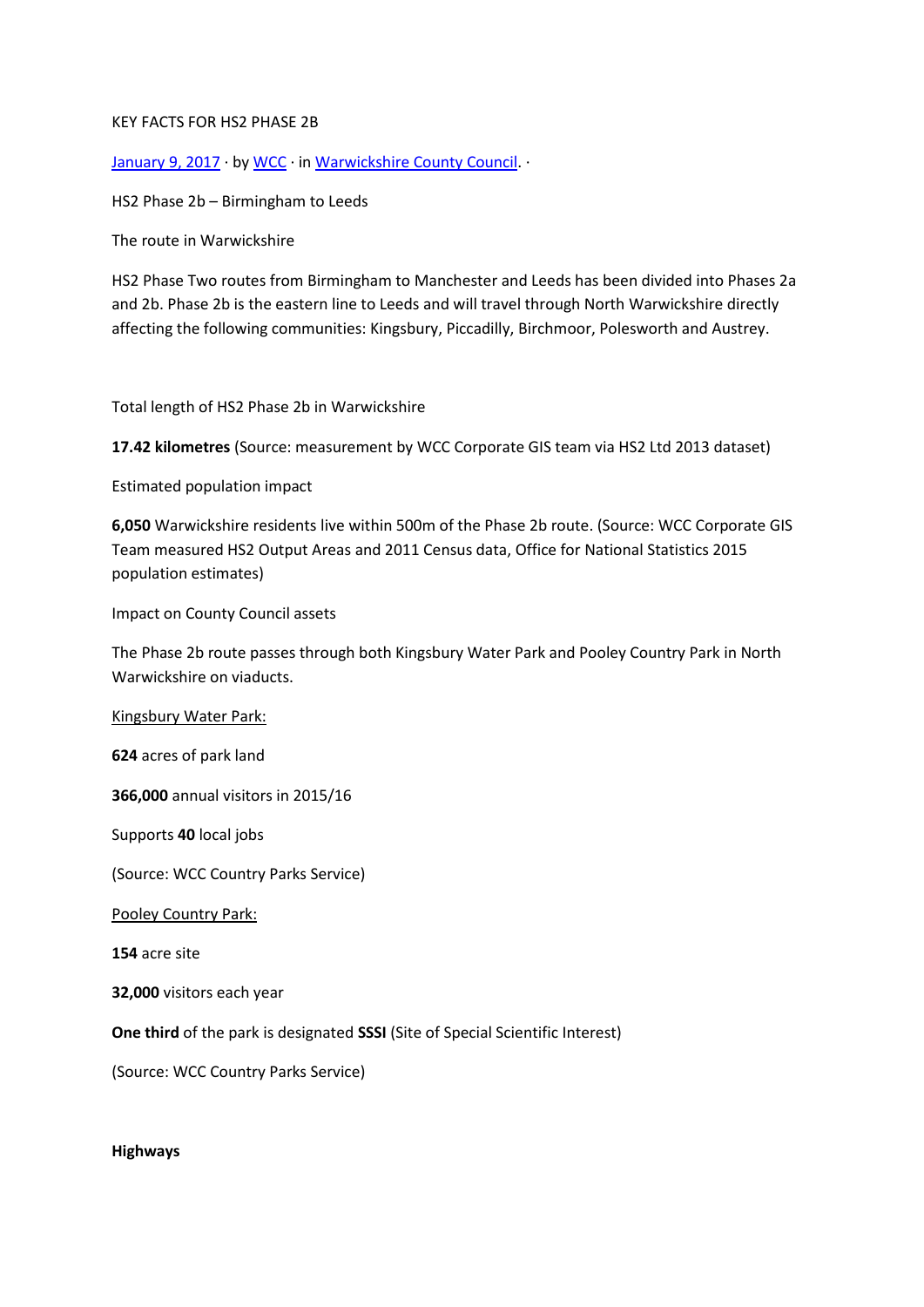13 [roads in Warwickshire are directly affected by Phase 2b](https://www.gov.uk/government/uploads/system/uploads/attachment_data/file/567616/West_Midlands_to_Leeds_Route_engineering_report.pdf) (Source: HS2 Ltd Route Engineering

Report 2016, pages 17- 23)

[Plan and Profile Maps](https://www.gov.uk/government/collections/hs2-phase-two-from-the-west-midlands-to-leeds-and-manchester#phase-2b---plan-and-profile-maps:-western-leg-towards-manchester)

| Ref<br>No.   | Road name/<br>location        | <b>Highway</b><br>impact                                                                                                                                                                    | <b>Notes</b>                                                                                                                                   | HS2 plan<br>reference<br>(4 plans in<br>total)   |
|--------------|-------------------------------|---------------------------------------------------------------------------------------------------------------------------------------------------------------------------------------------|------------------------------------------------------------------------------------------------------------------------------------------------|--------------------------------------------------|
| $\mathbf{1}$ | Bodymoor<br><b>Heath Road</b> | Unclear. HS2<br>line lowered<br>by 3.6m<br>compared to<br>2013 plan<br>(Ref: C321-<br>MMD-RT-DPP-<br>110-550101)<br>Road likely to<br>go over HS2<br>viaduct due to<br>proximity of<br>M42. | Details on the<br>latest plan are<br>not workable<br>as road level<br>shown is only<br>just above rail<br>line level.<br>See Section<br>3.2.1. | $C321 -$<br>MMD-RT-<br><b>DPP-110-</b><br>580101 |
| 2            | A51<br>Tamworth<br>Road       | Road go under<br>new HS2<br>viaduct.                                                                                                                                                        | HS2 on viaduct<br>between 4-<br>14m high in<br>this area.                                                                                      | $C321 -$<br>MMD-RT-<br>DPP-110-<br>580101        |
| 3            | Whateley<br>Lane Loop         | Loop road<br>over HS2 line.                                                                                                                                                                 | See Section<br>3.2.4                                                                                                                           | $C321 -$<br>MMD-RT-<br>DPP-110-<br>580101        |
| 4            | Whateley<br>Lane              | Road taken<br>over HS2 line.                                                                                                                                                                | See Section<br>3.2.4                                                                                                                           | $C321-$<br>MMD-RT-<br>DPP-110-                   |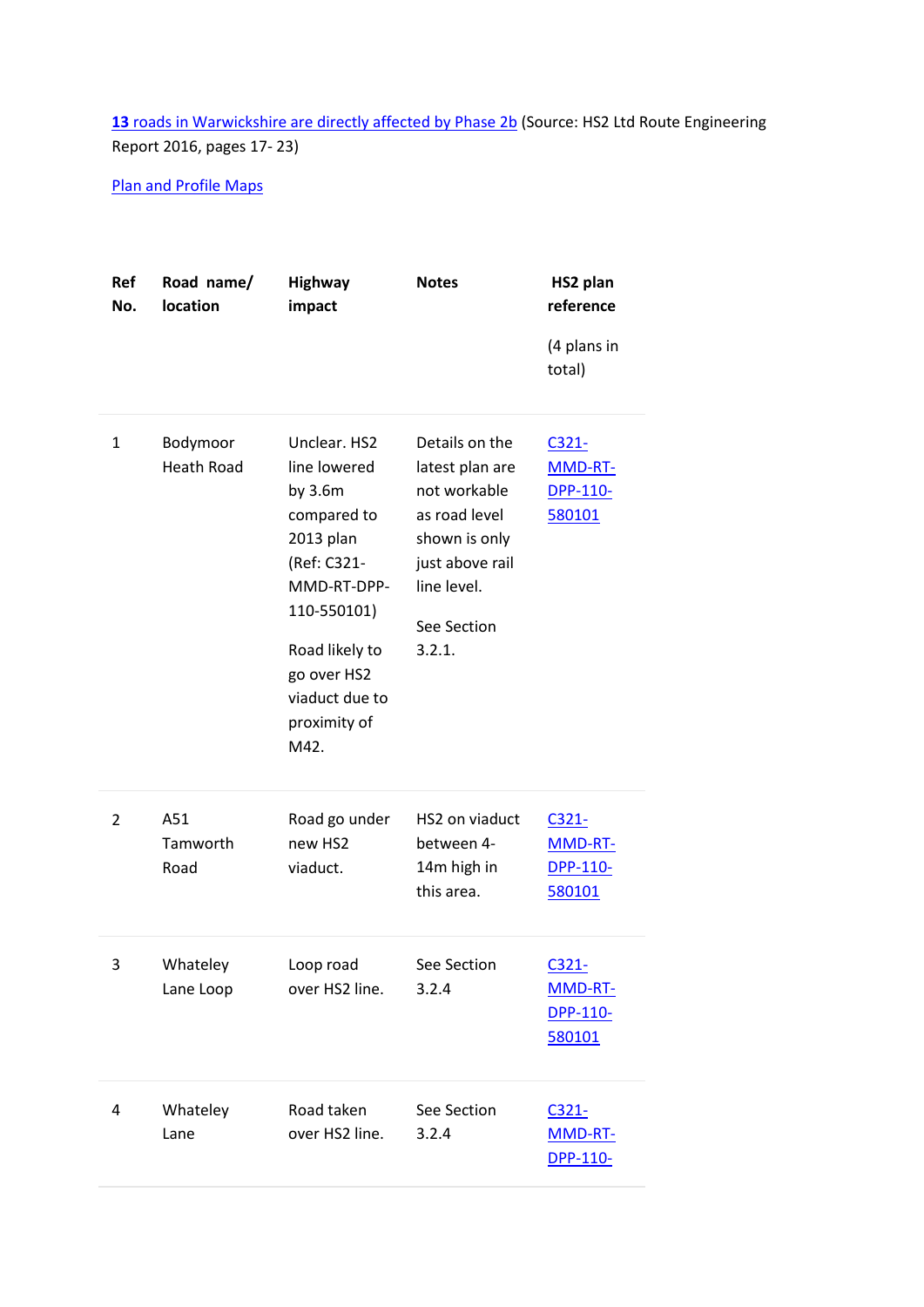| Ref<br>No. | Road name/<br>location            | <b>Highway</b><br>impact                                     | <b>Notes</b>                                                                                               | HS2 plan<br>reference<br>(4 plans in<br>total)     |
|------------|-----------------------------------|--------------------------------------------------------------|------------------------------------------------------------------------------------------------------------|----------------------------------------------------|
|            |                                   |                                                              |                                                                                                            | 580101<br>& C321-<br>MMD-RT-<br>DPP-110-<br>580102 |
| 5          | Overwoods<br>Road                 | Road taken<br>over HS2 line.                                 | See Section<br>3.2.4                                                                                       | $C321-$<br>MMD-RT-<br>DPP-110-<br>580102           |
| 6          | M42 J10 (leg<br>of A5)            | A5 over HS2<br>line in a cut<br>and cover<br>tunnel.         | Major<br>temporary<br>diversion<br>works of M42.<br>North of J10<br>HS2 line in<br>deep 10-14m<br>cutting. | $C321-$<br>MMD-RT-<br>DPP-110-<br>580102           |
| 7          | M42 J10 (leg<br>of Green<br>Lane) | Green Lane<br>over HS2 line<br>in a cut and<br>cover tunnel. | See Section<br>3.3.3 of report.                                                                            | $C321-$<br>MMD-RT-<br><b>DPP-110-</b><br>580102    |
| 8          | Green Lane<br>near<br>Birchmoor   | Green Lane<br>over HS2 line<br>in a cut and<br>cover tunnel. | See Section<br>3.3.3 of report.<br>Green Lane<br>replacement.<br>Temporary<br>closure.                     | $C321-$<br>MMD-RT-<br>DPP-110-<br>580102           |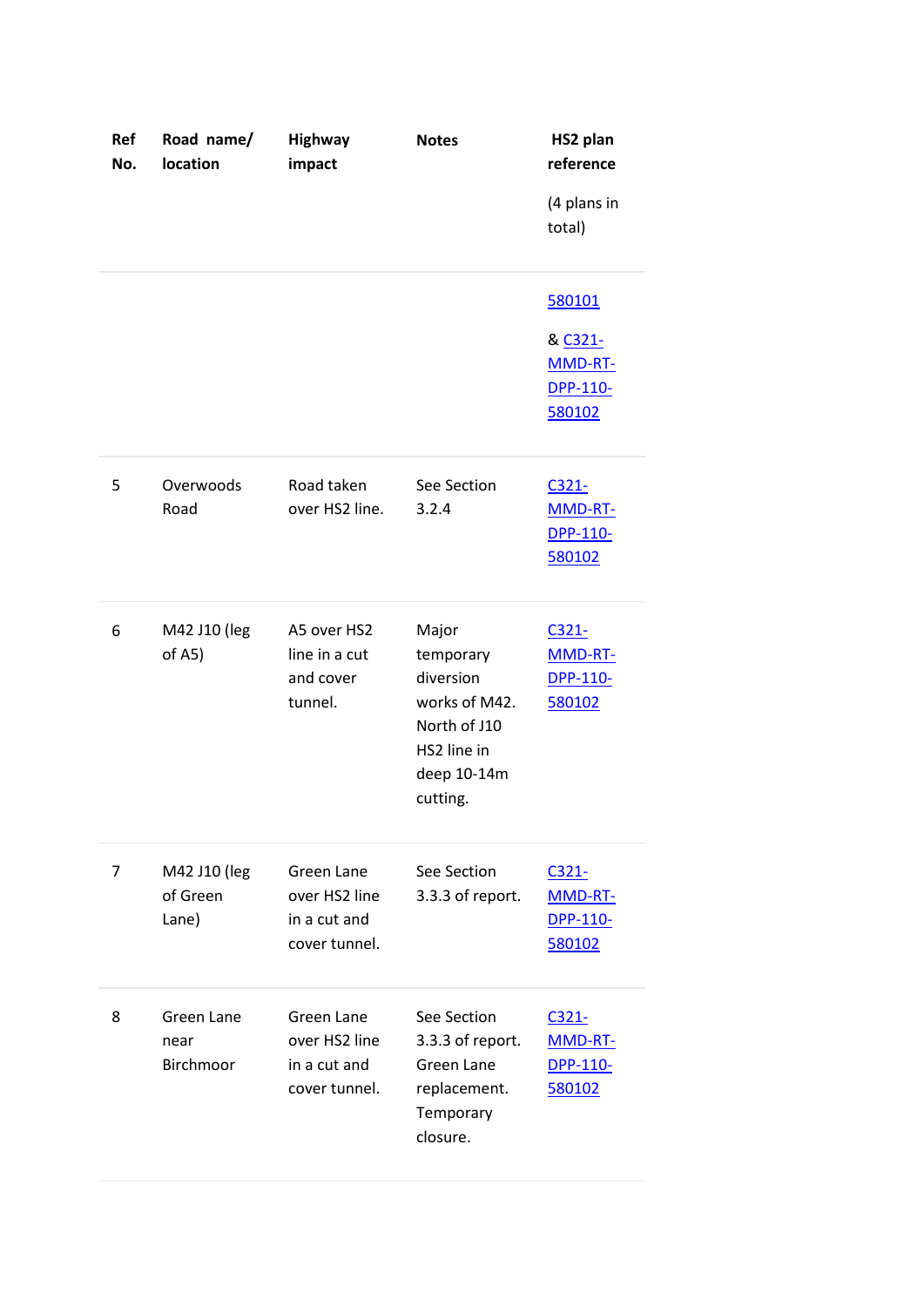| Ref<br>No. | Road name/<br><b>location</b>       | <b>Highway</b><br>impact                                     | <b>Notes</b>                                                                                         | HS2 plan<br>reference<br>(4 plans in<br>total)  |
|------------|-------------------------------------|--------------------------------------------------------------|------------------------------------------------------------------------------------------------------|-------------------------------------------------|
| 9          | Hermitage<br>Lane                   | Road<br>amendment<br>not specified<br>in the Nov16<br>plans. |                                                                                                      | $C321 -$<br>MMD-RT-<br>DPP-110-<br>580601       |
| 10         | B5000<br>Tamworth<br>Road           | Road over rail<br>line.                                      | Section 3.3.4<br>outlines<br>existing B5000<br>to be raised by<br>4m.                                | $C321-$<br>MMD-RT-<br><b>DPP-110-</b><br>580601 |
| 11         | Linden Lane<br>/Shuttington<br>Road | Road under<br>HS2 viaduct.                                   |                                                                                                      | $C321 -$<br>MMD-RT-<br>DPP-110-<br>580601       |
| 12         | <b>Newton Lane</b>                  | Road<br>amendment<br>not specified<br>in the Nov16<br>plans. | Line moved<br>closer to<br>Austrey village<br>from 2013 plan                                         | $C321-$<br>MMD-RT-<br>DPP-110-<br>580602        |
| 13         | No Mans<br><b>Heath Road</b>        | Road under<br>HS2 line, rail<br>track on a<br>bridge.        | See Section<br>3.3.8 of report.<br>Line moved<br>closer to<br>Austrey village<br>since 2013<br>plan. | $C321 -$<br>MMD-RT-<br>DPP-110-<br>580602       |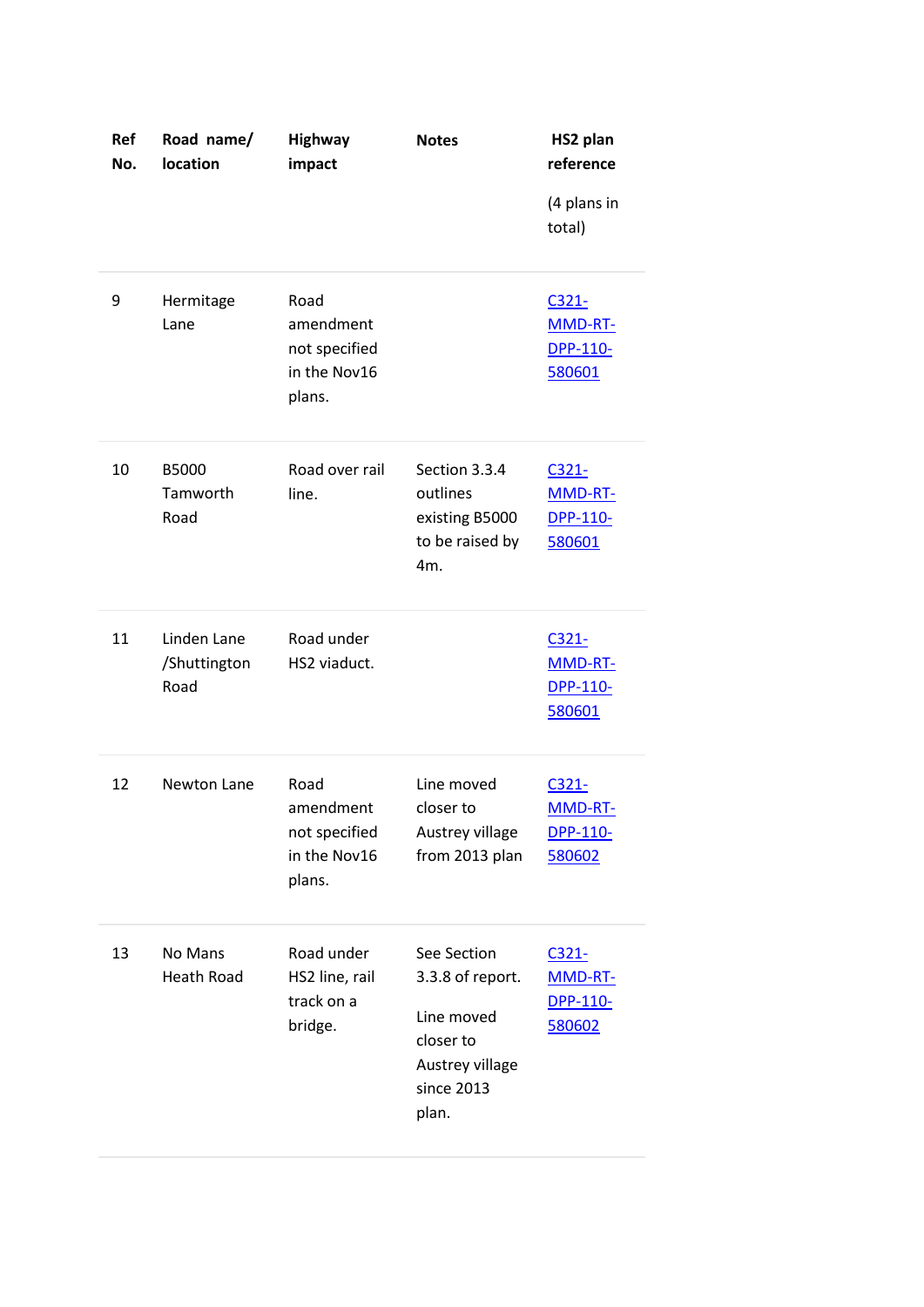## Public Rights Of Way impact

There are a total of **17** Public Rights Of Way in Warwickshire directly impacted by Phase 2b (Source: WCC Public Rights of Way team)

The following list details the public rights of way that will be crossed by HS2.

| <b>Location</b> | <b>Description</b> | <b>PROW Reference</b> |
|-----------------|--------------------|-----------------------|
| Austrey         | footpath           | T140                  |
| Austrey         | E-road             | E11 Garbour Lane      |
| Austrey         | footpath           | AE4                   |
| Polesworth      | bridleway          | AE3                   |
| Polesworth      | footpath           | AE16                  |
| Polesworth      | footpath           | AE17                  |
| Dordon          | bridleway          | AE56                  |
| Whateley        | footpath           | T170                  |
| Whateley        | footpath           | T177                  |
| Whateley        | footpath           | AE203                 |
| Whateley        | footpath           | T170                  |